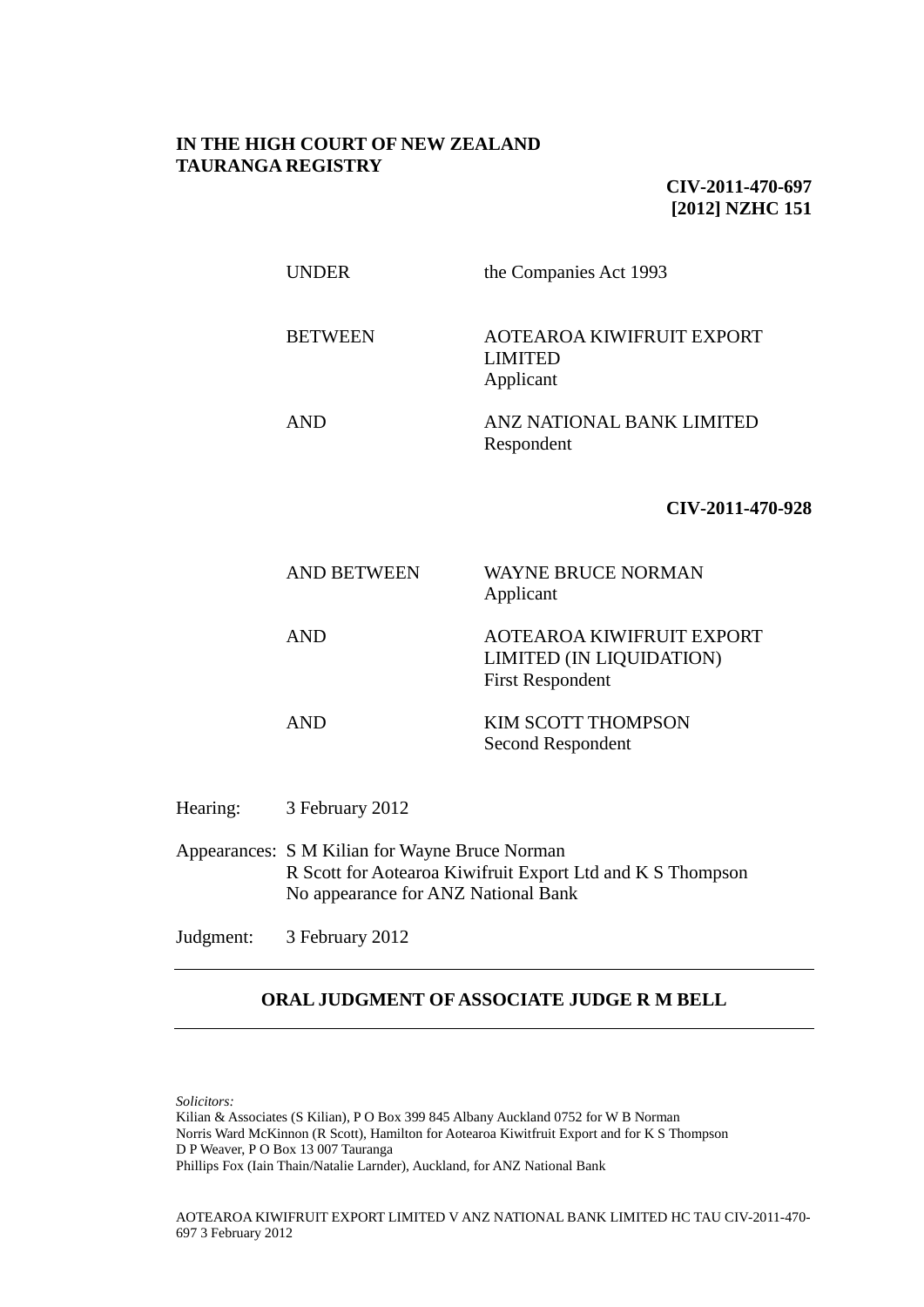[1] These matters arise out of a decision of Associate Judge Christiansen on 4 October 2011. He heard an application by Aotearoa Kiwifruit Export Ltd to set aside a statutory demand served on it by the ANZ National Bank. The ANZ National Bank claimed that it was a creditor of Aotearoa Kiwifruit Export Ltd under a guarantee of a loan given to another company, Maheatataka Coolpack Ltd. Mr Wayne Bruce Norman is the sole director of Aotearoa Kiwifruit Export Ltd (apart from the question of the appointment of his daughter as an alternate director) and he is also a director of Maheatataka Coolpack Ltd.

[2] Associate Judge Christiansen dismissed the application under s 290 of the Companies Act 1993. He held that there was not any dispute as to the liability of Aotearoa Kiwifruit Export Ltd under the guarantee. He also made an order under s 291(1)(b) of the Companies Act putting Aotearoa Kiwifruit Export Ltd into liquidation immediately. There was an alternative course he might have taken. That was to fix time for Aotearoa Kiwifruit Export Ltd to pay the amount of the debt and then to allow the bank to apply for a liquidation order if the company did not comply with the order for payment.

[3] The liquidator, Mr Thompson, is an experienced Hamilton insolvency practitioner.

[4] On 1 November 2011, a notice of appeal against Associate Judge Christiansen's order was signed and filed with the Court of Appeal. Mr Norman, as director of Aotearoa Kiwifruit Export Ltd signed the notice of appeal in the name of the company. I have been informed that since then the required security for costs has been paid into the Court of Appeal. So far no date has been allocated for the hearing of the appeal. Instead, Mr Norman lodged the application in CIV-2011-470-928 in early November 2011. He asked for an order granting him leave to begin the proceeding, that is, the appeal to the Court of Appeal on behalf of Aotearoa Kiwifruit Export Ltd. He also sought an order for costs against the liquidator on the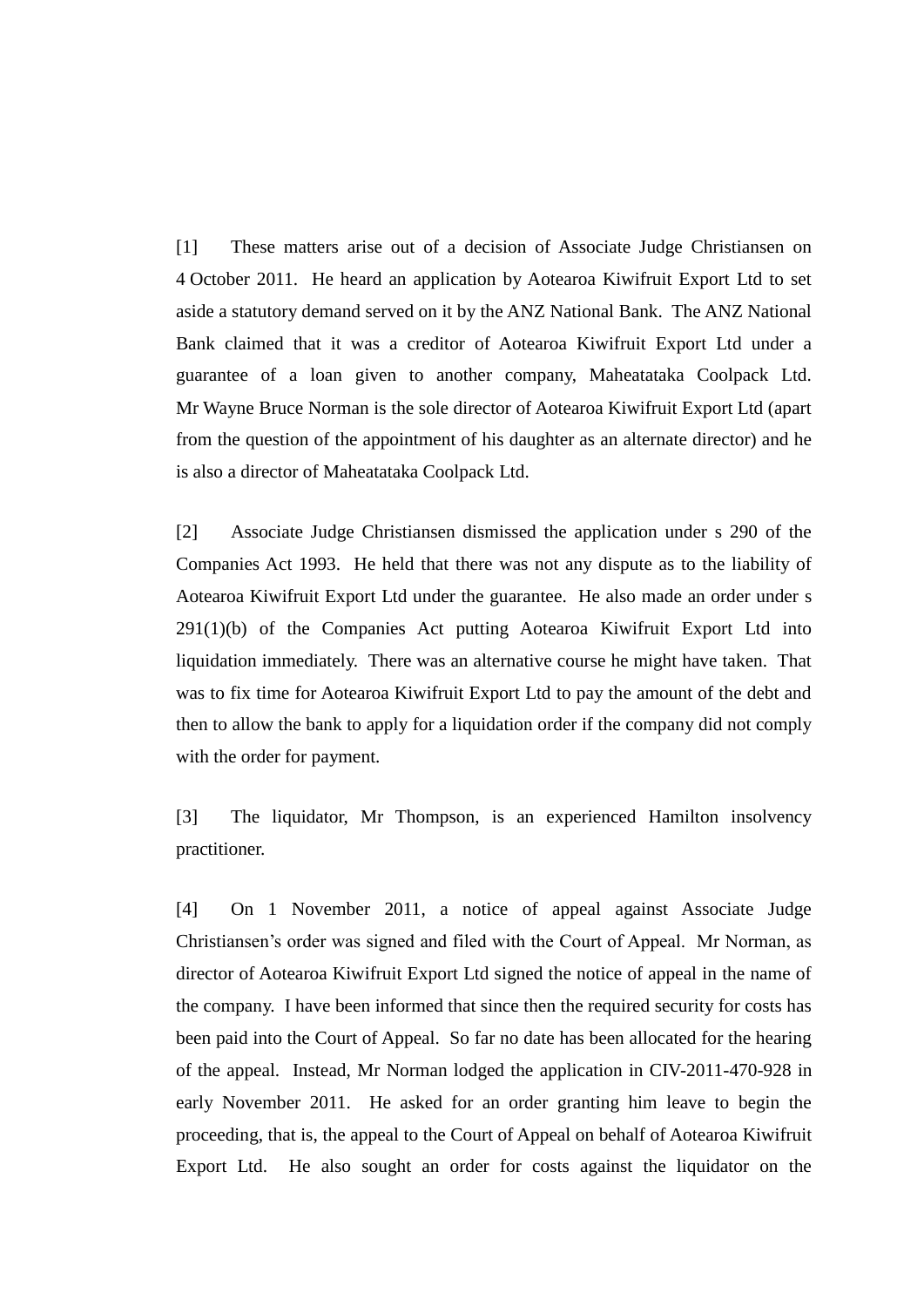application. On that application the respondents are the company in liquidation and Mr Thompson the liquidator. However, it seemed to me that as the bank is the respondent to the appeal, it ought to be heard on that application. I directed that notice of the hearing today be given to the bank. I am grateful to Mr Thain for appearing at short notice.

[5] While that appeal is pending there is another matter of greater concern to Mr Norman. As I understand Mr Norman's position, Aotearoa Kiwifruit Export Ltd collected payments from Zespri New Zealand Ltd on behalf of a group of kiwifruit growers. The contractual arrangements with Zespri New Zealand Ltd required it to make payments for those growers to Aotearoa Kiwifruit Export Ltd which would in turn pass on those payments to the growers. Mr Norman is a director of one grower company and I understand also one of the trustees of a grower trust. The growers say that Aotearoa Kiwifruit Export Ltd holds funds paid out by Zespri New Zealand Ltd which belong to the growers beneficially  $-$  in other words, that the company now in liquidation is holding funds as a trustee for them.

[6] Mr Norman is concerned because he says that the growers have urgent need of the funds for their ongoing orchard operations. He seeks a prompt determination that the company holds funds on trust and requires directions to be made that the liquidator pay those funds out to the growers.

[7] The liquidator at this stage does not necessarily agree with the contention of the growers. He says he has made some investigation but has not come to a final view. His preliminary view is that the funds are company funds that are available to be distributed to creditors generally rather than funds held beneficially for the growers.

[8] The way that the matter has been dealt with procedurally is that Mr Norman, through his counsel, filed a memorandum on 15 December 2011 seeking an urgent hearing. That came before Brewer J in Tauranga before Christmas 2011 but with the limited time available at the end of the year Brewer J did not feel able to deal with the matter. However, there is no formal proceeding before the court by all the growers seeking a determination from this court as to their entitlement to the funds,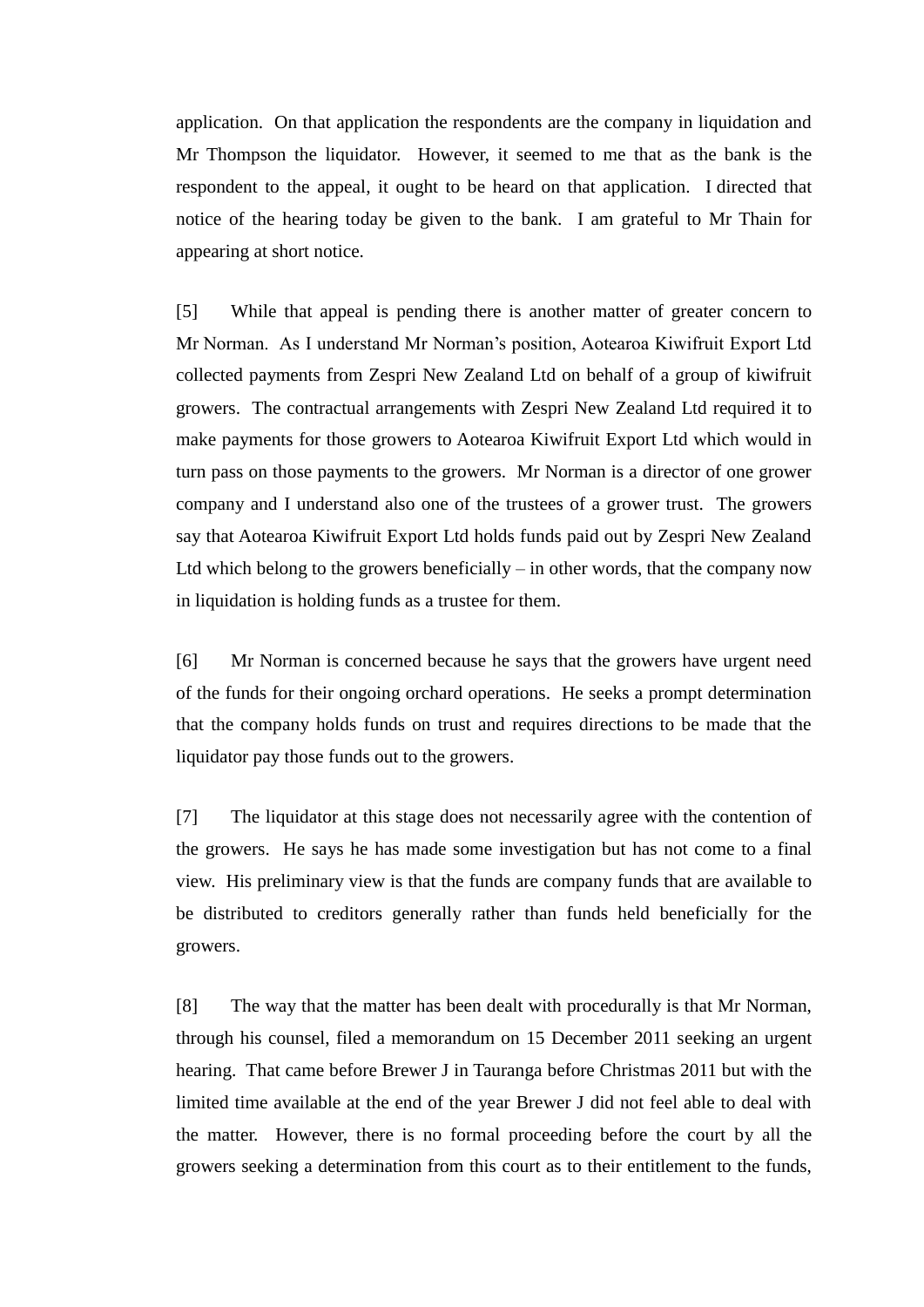nor is there any relevant application by the liquidator under s 284 of the Companies Act seeking directions from the court as to how he should deal with the funds held by the company.

[9] Today, Mr Kilian sought directions that the liquidator should be required to pay funds out to the growers. That request for an immediate determination in my view poses difficulties for the liquidator. That is because there is an appeal pending against the decision appointing the liquidator. Normally, when a winding up decision is under appeal, a liquidator may do little more than preserve the status quo until the outcome of the appeal is known. One reason why a liquidator may not wish to embark fully into realising company assets to carry out a liquidation is that there may be doubt as to his remuneration. He may not have any assurance that he will receive remuneration for his work if the order appointing him as liquidator is set aside on appeal.

[10] I deal first with the question of how the appeal is to be conducted and then with the request that the liquidator be directed to make a payment out.

[11] An appeal against a liquidation order poses procedural problems. Before liquidation, the company is under the management and control of directors, and directors are appointed in accordance with the company's constitution. Normally, that means that directors are appointed by shareholders, usually by order in resolution in a meeting of shareholders. Once an order for liquidation is made, then under s 248(1)(b) the directors remain in office but they cease to have powers, functions or duties other than those required or permitted to be exercised by Part 16 of the Companies Act. Those are very limited powers, functions or duties, generally limited to co-operating with the liquidator in the conduct of the liquidation providing information and documents to him. There is also the ability to apply under s 284 of the Companies Act. But, that aside, the directors effectively lose the power of management and control which they had before the liquidation order. After liquidation, directors cannot start proceedings in the name of the company. Similarly, the shareholders are powerless to appoint anyone else to conduct the management of the company once a liquidator is appointed.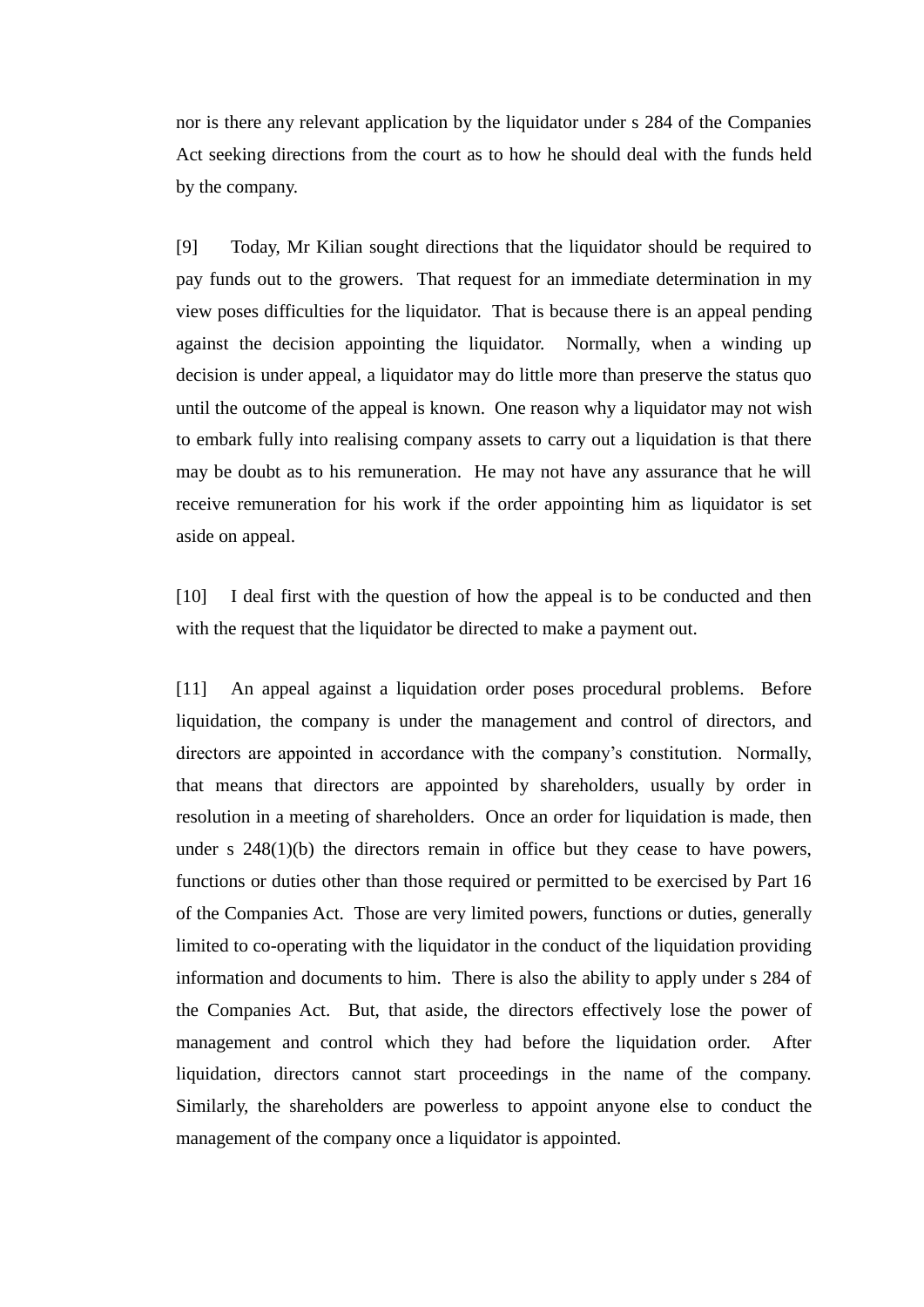[12] Once an order is made that a company be put into liquidation, the company itself would have a right to appeal against an order for liquidation, but the person who can exercise that right is the liquidator because he now has custody and control of the company and he has the power under the Sixth Schedule of the Companies Act to issue proceedings on behalf of the company. But a liquidator is never going to be interested in pursuing an appeal against a decision putting a company into liquidation because he owes his appointment to the order which appointed him. I have never in my experience seen any liquidator interested in pursuing an appeal to obtain an order setting aside the order under which he was appointed. Not surprisingly, in his affidavit in this proceeding, the liquidator has not welcomed the idea that there should be an appeal against the decision appointing him and he has suggested the issues raised by the growers and by Mr Norman can be resolved in the course of the liquidation, rather than by way of an appeal.

[13] Effectively, there has been a change of control within the company so that the people now in control of the company will no longer be motivated to run a challenge against the order putting the company into liquidation. That suggests that there might not be any right to appeal, or that any right to appeal might be no more than a bare technicality which could never be effective in practice.

[14] Mr Kilian has reminded me, of course, that s 66 of the Judicature Act 1908 confers an absolute right on any party to a proceeding in this court to appeal to the Court of Appeal to challenge any judgement or order of this court. An order under s 241 of the Companies Act that a company be put into liquidation is an order that comes within s 66 and ought to be able to be appealed just as any other order of this court should be subject to a right of appeal or review. But Aotearoa Kiwifruit Ltd, as the unsuccessful party to the decision of this court, will not itself appeal against the decision because it is now under the control of the liquidator. In this situation, the powers of this court have to be used in a way that will give those who have been adversely affected by the liquidation decision the power to challenge that decision by way of appeal in the Court of Appeal.

[15] It is helpful to identify the people who may be interested and adversely affected so as to be given standing to appeal. Under s  $241(2)(c)$  of the Companies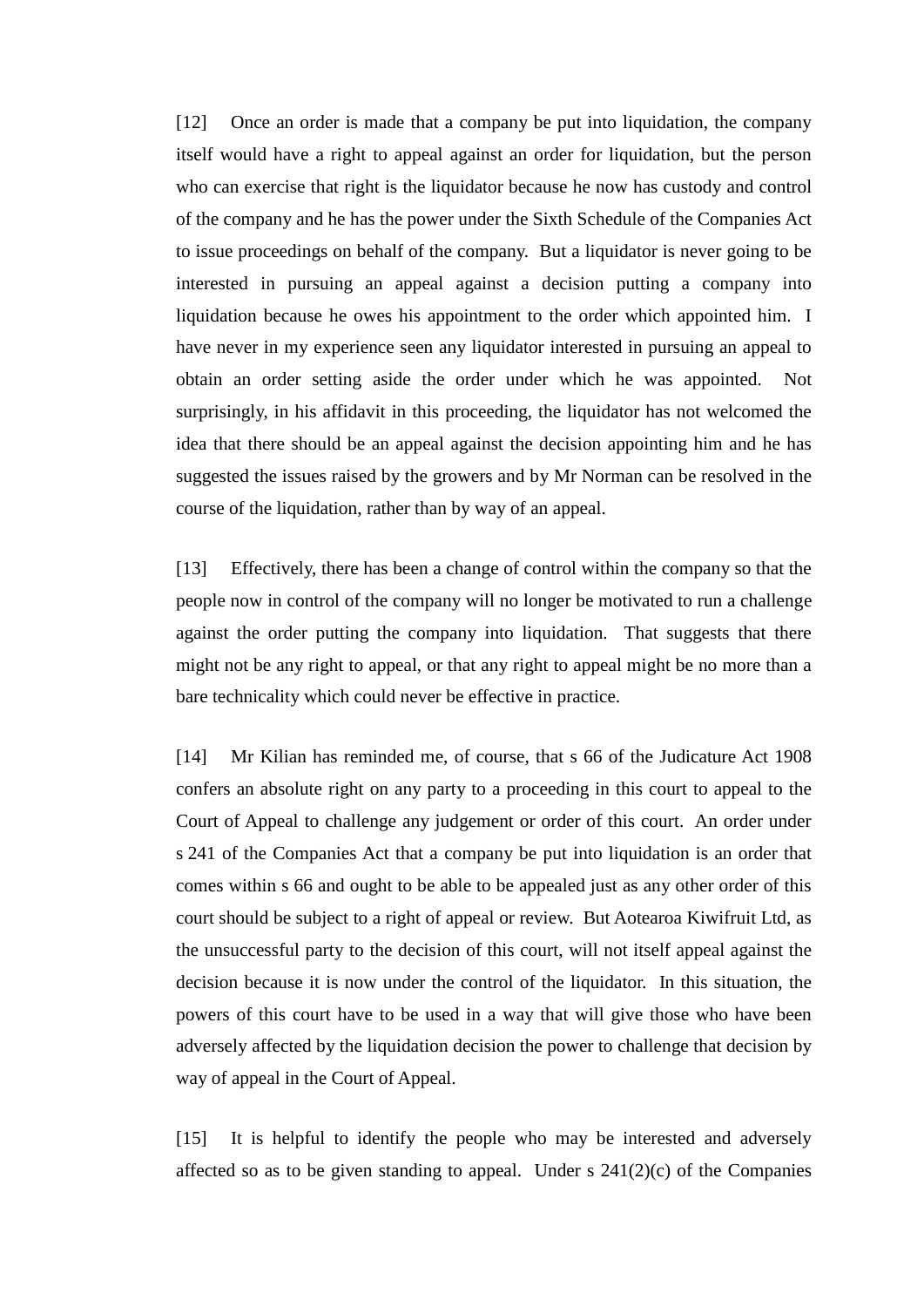Act, the court can make an order putting a company into liquidation on the application of defined people. Those people include the company itself, a director, a shareholder, a creditor, an administrator of the company in liquidation, the Financial Markets Authority, the Registrar of Companies and the Reserve Bank of New Zealand (if the company is a licensed insurer). The relevant people here are a director and a shareholder. If a director or a shareholder can apply for a liquidation order it follows, in my judgment, that they also have standing to oppose a liquidation order. They can enter an appearance under r 31.18 of the High Court Rules and thereby become a party to a liquidation proceeding. Under r 31.16 a shareholder may file and serve a statement of defence, although I note that a director does not appear to have an independent right to file a statement of defence. Nevertheless, if a shareholders and directors have sufficient interest to oppose a liquidation order, then they stand to be adversely affected by a liquidation order and have sufficient standing to be allowed to appeal against a liquidation decision. Shareholders are adversely affected by a liquidation decision because the company is now under the control and management of a liquidator who must conduct his liquidation in accordance with the Companies Act and in particular with his principal duty under s 253 which gives priority towards realising assets to be distributed to creditors before there is any distribution to shareholders. On a court-appointed liquidation the liquidator may not be a person of the shareholder's choice. Directors are also adversely affected by a liquidation order because before the liquidation order they had management and control of the company; the effect of s 248(1)(b) of the Companies Act is that they now lose that power of management and control and are replaced instead by a liquidator. That loss of power and control which they had before is an adverse effect which, in my judgment, gives them standing to challenge the decision on appeal.

[16] If a director wishes to challenge a liquidation decision on appeal, he is not exercising any power of control over the company itself. Instead, he is exercising an independent right which arises out of the fact that he has lost his control and management of the company because of the liquidation decision.

[17] It is open here to allow those with a sufficient interest in the liquidation, and who have standing in the eyes of the Companies Act, to be made parties to the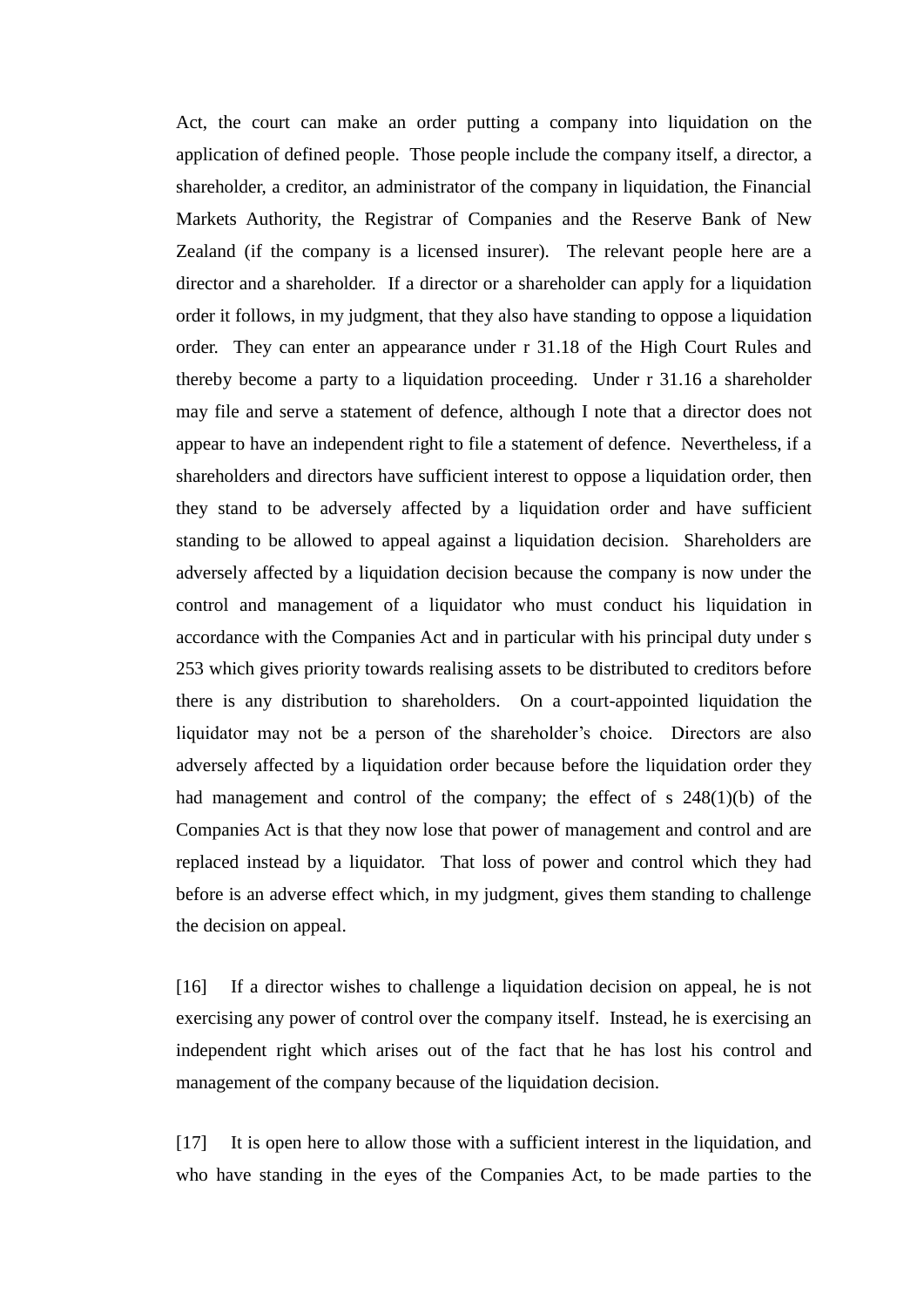proceeding so that they can then run an appeal in their own right rather than in the name of the company. That is the course that was taken by Woodhouse J in *Buxton v Mainline Contracting Ltd.*<sup>1</sup> In that case Mrs Buxton, a director of Mainline, applied under s 165 of the Companies Act for leave to bring a derivative action for a company in liquidation. The proposed derivative proceeding was an appeal against the liquidation order. Woodhouse J followed the decision of Wild J in *Headley v Albany Power Centre Ltd (In Liq)*<sup>2</sup> and held there was no jurisdiction to use s 165 following liquidation. But the parties in that case fashioned a remedy. Woodhouse J accepted a proposal that a shareholder be joined and that that shareholder would be able to seek leave to appeal. That outcome ensured that, subject to the Court of Appeal extending time to appeal under the Court of Appeal (Civil) Rules, there could be an effective appeal against the liquidation order.

[18] There are other examples of parties being added to a proceeding after judgment. In *McDonald v Simmons*, <sup>3</sup> Anderson J added beneficiaries as parties to a proceeding after judgment in the course of a recall judgment. And in *Beneficial Owners of Whangaruru Whakaturia (No.4) v Warin & Ors*, 4 the Court of Appeal approved *McDonald v Simmons* and suggested in that case that beneficial owners of Maori land not a party to a proceeding in the High Court might seek recall to have themselves joined as parties.<sup>5</sup> As it happened, in that case recall was not available because the judgment had already been sealed.

[19] A court can recall a judgment under r 11.9 of the High Court Rules. The leading authority on recall is the judgment of Wild CJ in *Horowhenua County Council v Nash (No.2)*<sup>6</sup> which says:

Generally speaking, a judgment once delivered must stand for better or worse subject, of course, to appeal. Were it otherwise there would be great inconvenience and uncertainty. There are, I think, three categories of cases in which a judgment not perfected may be recalled – first, where since the hearing there has been an amendment to a relevant statute or regulation or

 $\mathbf{1}$ <sup>1</sup> *Buxton v Mainline Contracting Ltd* HC Auckland CIV-2010-404-1224, 22 October 2010.

<sup>&</sup>lt;sup>2</sup> *Headley v Albany Power Centre Ltd (in liq)* (2004) 9 NZCLC 263,658.

<sup>3</sup> *McDonald v Simmons* (1994) 8 PRNZ 12.

<sup>4</sup> *The Beneficial Owners of Whangaruru Whakaturia (No.4)* [2009] NZCA 60; (2009) 19 PRNZ 296; [2009] NZAR 523.

 $5$  At [45].

<sup>6</sup> *Horowhenua County v Nash (No.2)* [1968] NZLR 632 at 633.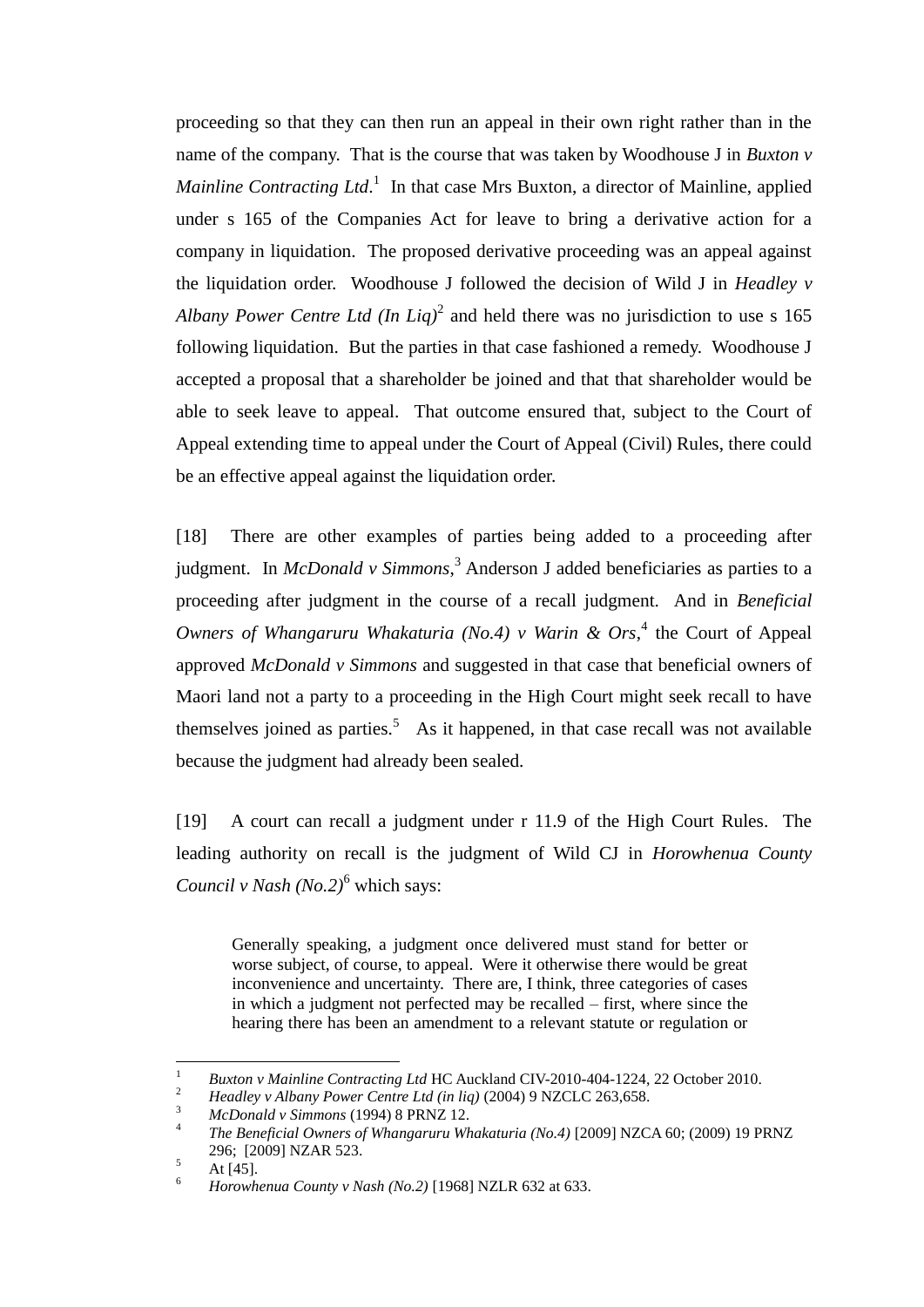a new judicial decision of relevance and high authority; secondly, where counsel have failed to the direct the Court's attention to a legislative provision or authoritative decision of plain relevance; and thirdly, where for some other very special reason justice requires that the judgment be recalled.

[20] I am satisfied that this is one of those rare occasions where it is open to the court to use the power under the third category – that is, that there is some other very special reason why justice requires that the judgment be recalled. That very special reason in this case is that the rights of appeal conferred by s 66 of the Judicature Act should be real rights and should not be thwarted by the effects of a liquidation order which is the subject of appeal. I am able to exercise the recall power in this case because the order of Associate Judge Christiansen has not been sealed.

[21] Mr Norman is not only a director of Aotearoa Kiwifruit Export Ltd, but he also holds a small number of shares in his own right. Both as director and as shareholder, he has standing to be joined as a party to proceeding CIV-2011-470-697 under s 290 of the Companies Act. I now make an order joining him as a party so that he may now bring an appeal in his own name against the decision of Associate Judge Christiansen. If required, that order is to apply retrospectively to the date when he filed his original appeal on behalf of the company to the Court of Appeal.

[22] However, in case there is doubt whether it is possible for that order to take effect retrospectively, Mr Norman would do well to consider applying to the Court of Appeal for an extension of time to appeal under r 29A of the Court of Appeal (Civil) Rules. It will be for the Court of Appeal to decide whether leave should be granted if an extension of time is sought. It is not for me to pre-empt the decision of the Court of Appeal.

[23] I do, however, offer these comments. This case has arisen out of the exercise of the power under s  $291(1)(b)$  of the Companies Act that the company be put into liquidation immediately after the application under s 290 was dismissed. That is unusual. I am not aware of any authoritative decisions giving guidance on how the powers under s 291(1) of the Companies Act should be exercised. It has generally been my practice not to make an immediate order unless I regarded the company which is the subject of the application as effectively moribund. It appears that this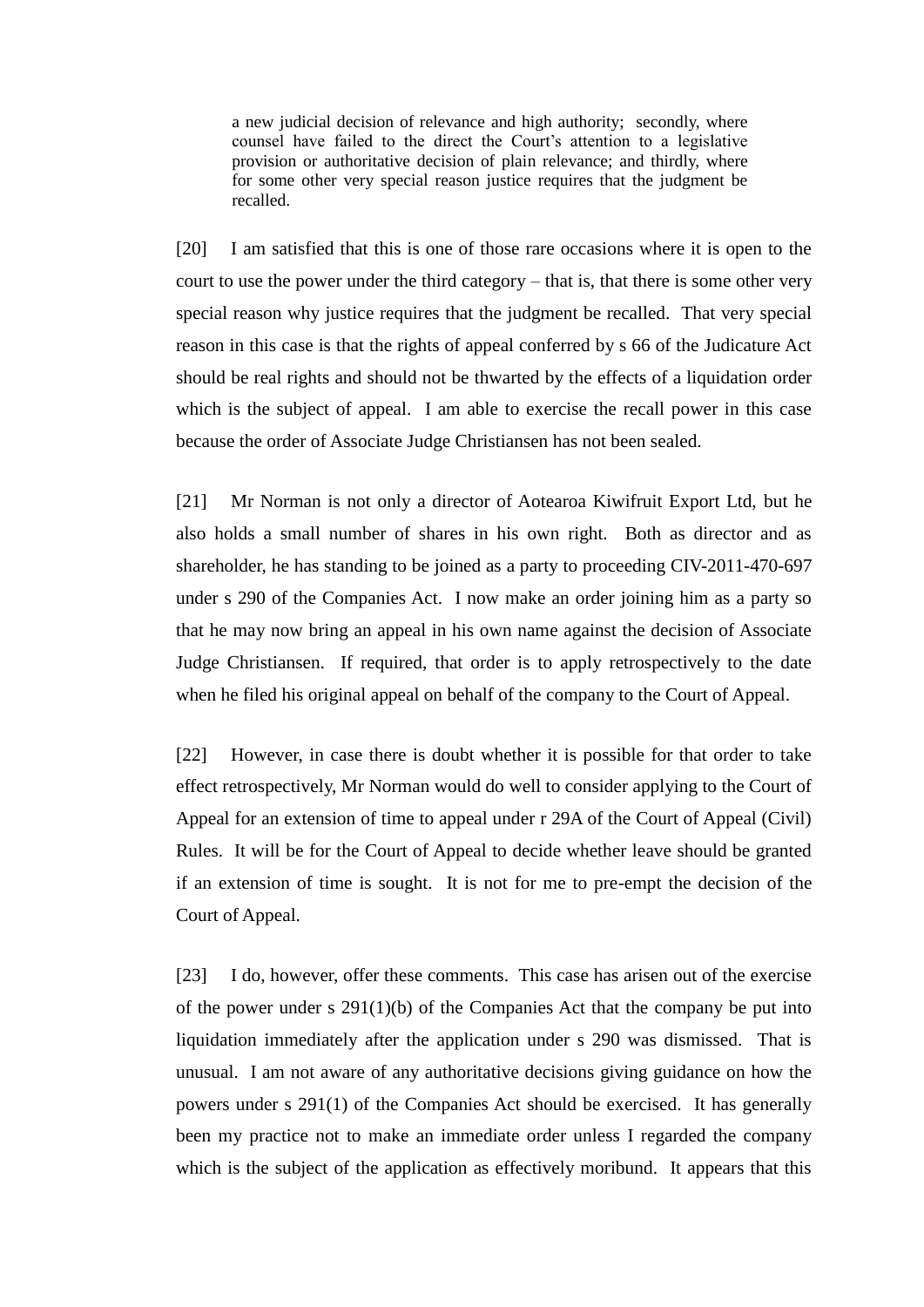company was in active business at the time the order was made. It may be useful, at least for Associate Judges who consider applications under s 290, to have guidance from the Court of Appeal on how the powers under s 291 should be exercised.

[24] There is another point that might be useful for the Court of Appeal to rule on, or at least to give some advice to the High Court. If the appeal succeeds, there will be the question as to the liquidator's remuneration. A liquidator's right to remuneration from the company may be derived from the liquidation order appointing him. If his appointment by the court is set aside on appeal, the question arises whether he will be entitled to any remuneration for his work pending the appeal. The question will also arise if he is entitled to remuneration, who should pay him. The company would presumably take the stance that as the order putting the company into liquidation ought not to have been made, then the company ought not to have to pay the liquidator's costs. The liquidator would say that he has carried out his work pursuant to an order which at least had interim effect pending appeal, and he ought not to be out of pocket. No doubt the creditor, the bank, would have reasons why it should not be liable to pay as well. Some guidance from the Court of Appeal in this area would be useful.

[25] I turn to the other matter – the application for payment out to the growers. At the moment, all that is before the court is a memorandum from Mr Norman lodged, as I understand it, as a trustee of one of the grower trusts but I gather that he is only one of a number of trustees. There is not any effective proceeding before the court which could allow the court to make any decision. In particular, the particular growers are not adequately identified. They appear to be trusts but the names of all the trustees are not given. Obviously if a trust is to bring a proceeding in this court all trustees would need to be named as parties. It is unclear to me that Mr Norman, as a director of Aotearoa Kiwifruit Export Ltd, would be able to seek orders for payment out to grower groups, instead of the grower groups themselves. In the absence of any effective proceeding before the court, it is not open to me to make any orders today in respect of the matter.

[26] Further the liquidator should not be expected to deal with the matter while his appointment is under challenge. He says that he has still to investigate matters fully.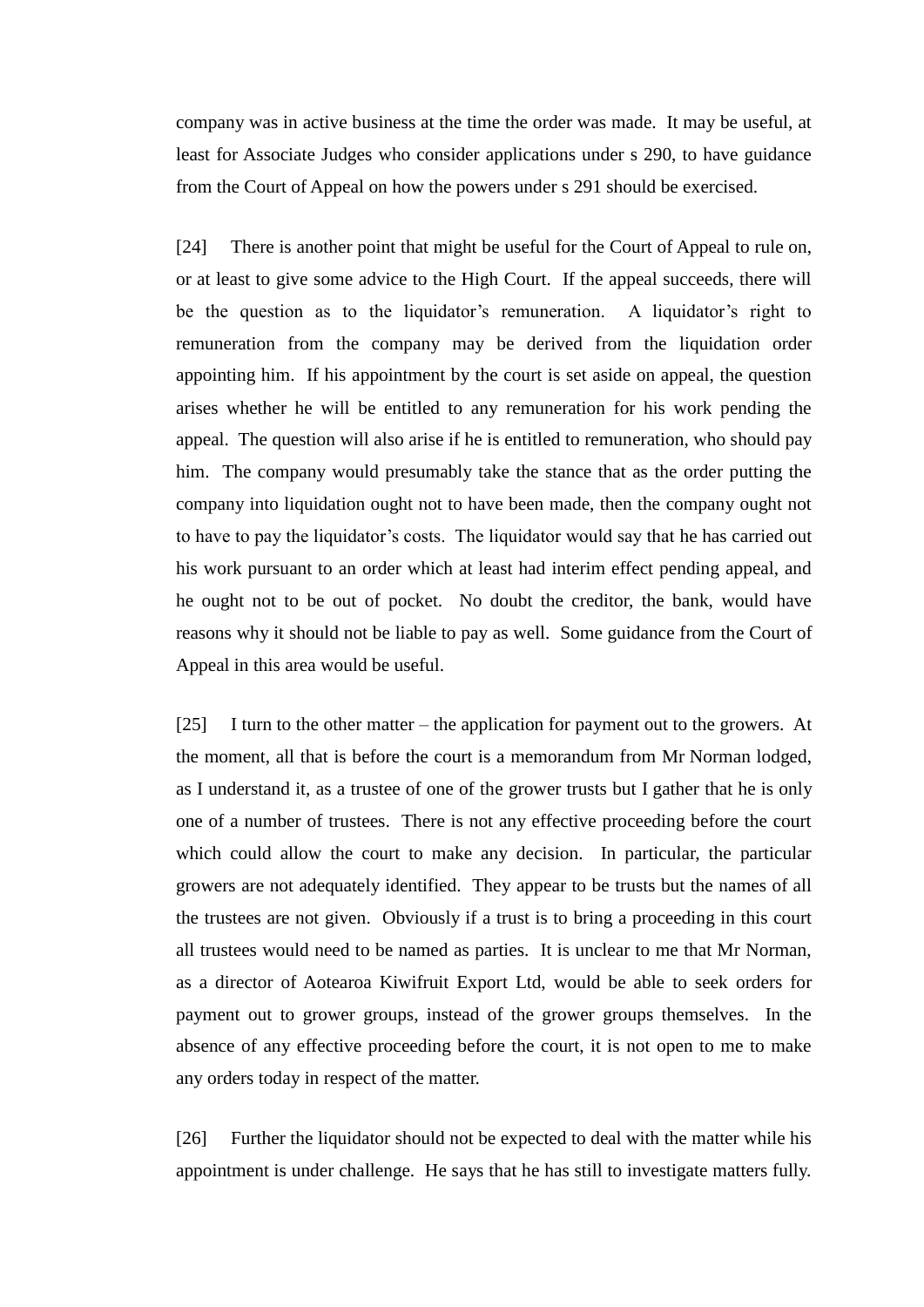I can understand that Mr Norman would be frustrated by that response because the order for the company to be put into liquidation was made in October 2011 and I understand the frustration of growers, generally, that funds are frozen in the company when they believe that they are rightfully entitled to them.

[27] However, Mr Thompson is handicapped in being able to investigate matters because an appeal against his appointment is pending in the Court of Appeal. It would be wrong to require Mr Thompson to undertake serious investigation of the growers' claims until Mr Thompson knows for certain whether or not he is validly appointed as liquidator. Effectively, while an appeal is pending, Mr Thompson can do little more than preserve the status quo.

[28] I accept that the growers have an arguable case for being beneficially entitled to funds which they say the company is holding. That is, their claim is not completely frivolous and cannot be dismissed out of hand. They have provided the material which goes to show that Aotearoa Kiwifruit Export Ltd is little more than a conduit between Zespri Ltd and them for payment. I can understand their claim that the company was no more than a trustee of the fund for them. Nevertheless, so far I have only had the growers' material put in front of me and I cannot dismiss the possibility that there may be a contrary argument and that there may be material that Mr Thompson may find in the course of an investigation which may cast the matter in a different light. At this stage, until the Court of Appeal has made a decision on the appeal against the liquidation order, I do not think it is fair on Mr Thompson to require him to commit to serious effort to respond to the growers' claims.

[29] There are two ways by which the growers could bring the matter before the Court. They could either bring an independent proceeding against the company claiming that the company holds property to which they are beneficially entitled – that would require the court to grant leave for such a proceeding under section  $248(1)(c)$  of the Companies Act. Alternatively, they could apply for directions under s 284(1), but for that they also need leave of the court. Mr Kilian expressed a preference for leave to be granted under s 248 rather than s 284.